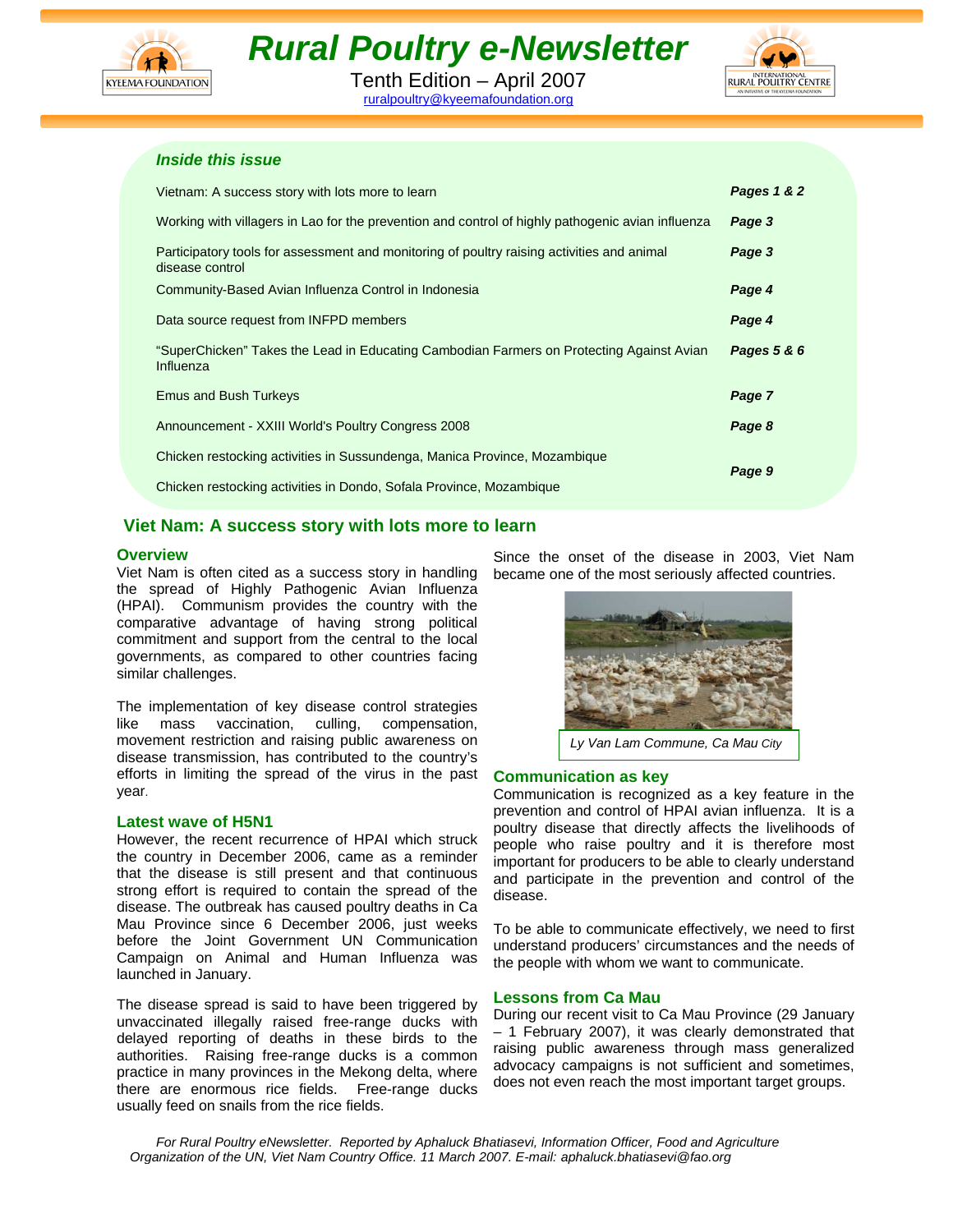## **Viet Nam: A success story with lots more to learn -** *Continued*

The recent visit to Ca Mau taught us many lessons, one of which is that a general mass communication campaign may get the information out, but that does not necessarily mean that the messages have been successfully imparted. Another important point is that behaviour change takes time and effort, and involves strong, innovative and continuous communication.

## **Overall communication campaign**

The overall communication activities of the joint programme, which is coordinated by UNICEF (United Nations Children Fund) in Viet Nam, focuses mainly on the period leading up to the Tet (Lunar New Year) festival which was celebrated between 16-21 February this year. The main materials produced for this period include posters, banners, television and radio spots, newspaper articles and activities related to the event of the launch of the joint campaign in major cities like Hanoi and Ho Chi Minh City.

It appeared to us that the people were attracted by the colourful posters, but did not seem to pay attention to the messages on them. What was even more disheartening was that some farmers we spoke to did not seem to be aware of the modes of transmission of HPAI and even thought of it as a human and not an animal disease.

One farmer we spoke to said he understood that HPAI is a "chicken" disease and he did not need to worry about it because he raised ducks. Another farmer we spoke to told us that he heard about HPAI only from the news on television and thought it was more of a media hype done to scare the people and that it is actually not a serious problem.

Speaking to one farmer shed light on the fact that the overall messages of the HPAI communication campaign were far from reality when it comes to implementation at the village level. Some farmers told us that they did not always wash their hands with water after interacting with their poultry, not to mention the use of 'soap'; and hand washing here would mean washing their hands in the pond, river or canal where their poultry enjoyed swimming.



There is a lot of opportunity to strengthen communication under the vaccination campaign, which seems to be going well with no infection reported among vaccinated flocks.

A paravet we spoke to told us that the information they always provided to the people during their field visits was to report suspected poultry incidents; not to eat sick/dead poultry and not to throw sick/dead poultry into the water (rivers, canals). He said most people were satisfied with the amount of information they received and usually never asked any questions.

However, a farmer we spoke to while two paravets were vaccinating his ducks told us that he did not know what vaccine was being given to his ducks and did not know what disease it protected them from. He said he agreed to allow the paravets to vaccinate his ducks because the vaccine was given for free and that he heard from neighbours that he could sell the ducks for higher price if they were vaccinated.

#### **Window of opportunity**

There is a window of opportunity we can make use of, so that our communication efforts can be strengthened and would hopefully lead to behaviour change. It is realized that dissemination of information in areas where there is limited or no access to broadcast radio, television or community loudspeakers like in Ca Mau, can be done through visiting paravets and other front line workers, mobile loudspeakers and distribution of easily comprehensible print materials.

The joint programme will also move beyond the general national communication campaign to support more communication activities with specific groups of people directly affected by HPAI.

We realize that HPAI is here to stay, at least for several years more, and the communication materials that are building-up during the HPAI campaign should also help raise awareness of other poultry diseases and improve the overall livelihoods of poultry raisers.

*The key messages for this campaign were the generic messages agreed upon by the three UN agencies - WHO, FAO, UNICEF – and include:* 

- *Wash (hands with soap and water)*
- *Cook (poultry well);*
- *Separate (poultry from home)*
- *Report (to authorities in case of suspicion in poultry or humans who have had contact with poultry)*

*For Rural Poultry eNewsletter. Reported by Aphaluck Bhatiasevi, Information Officer, Food and Agriculture Organization of the UN, Viet Nam Country Office. 11 March 2007. E-mail: aphaluck.bhatiasevi@fao.org*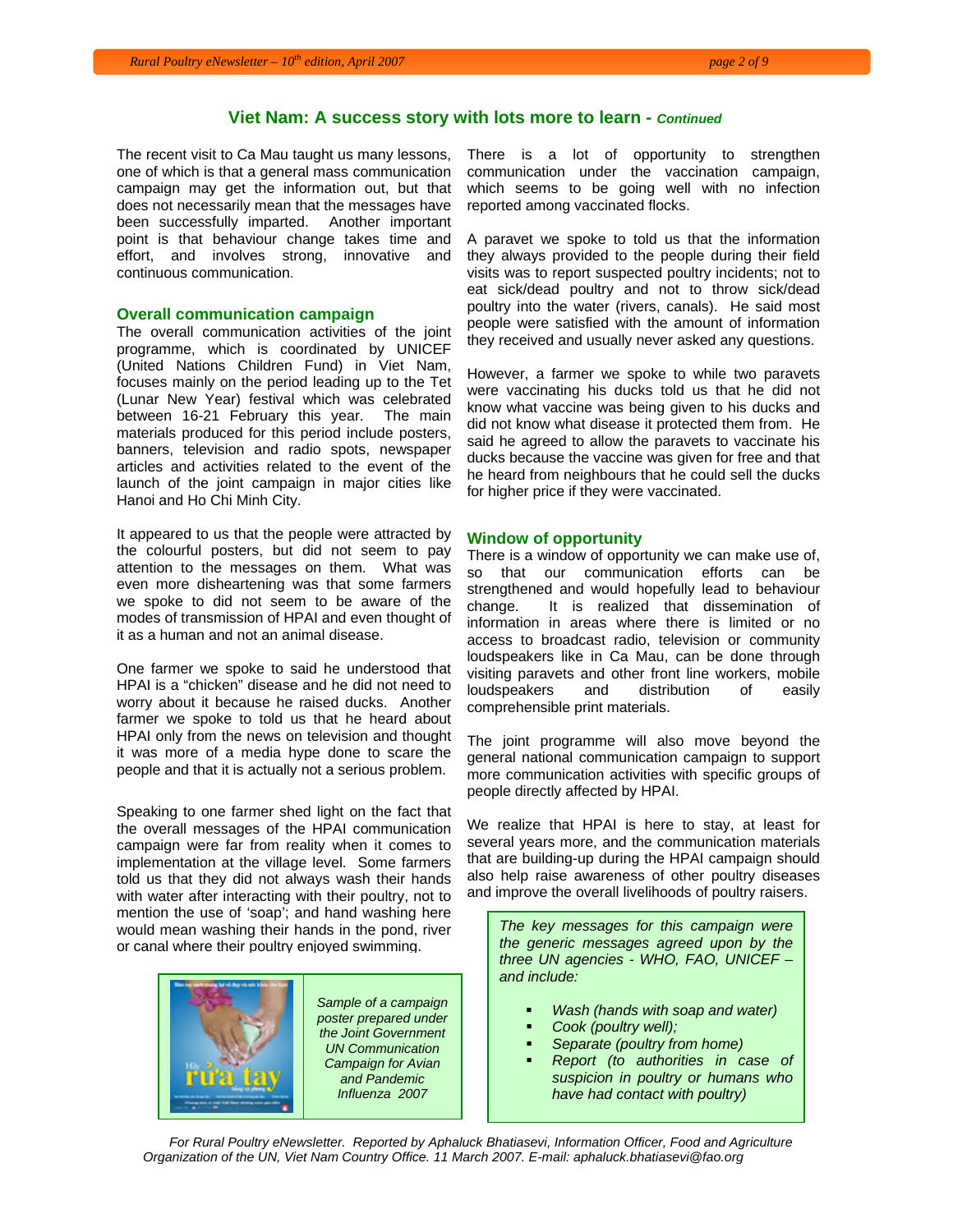

# **Working with villagers in Lao for the prevention and control of highly pathogenic avian influenza**

*By Michael Pizzari, Brigitte Bagnol and Vicky Houssiere, FAO Bangkok and Vientiane: (E-mail: michael.pizzari@fao.org):* 

The Lao People's Democratic Republic until recently was one of the few countries in Southeast Asia to have no human cases of H5N1. Unfortunately, that all changed when two women died from the infection in early March 2007.

In an effort to beat the spread of highly pathogenic avian influenza, the Government of Lao PDR in cooperation with the Food and Agriculture Organization is working with communities on avian influenza prevention and control by training a network of village veterinary workers (VVWs). These volunteers and their supervisors meet with communities to discuss ways to reduce the risk of HPAI outbreaks in their villages. In Phonexay, an isolated village not far from Luang Prabang in central Lao, reachable only by crossing a wooden suspension bridge over a ravine, the village leader gathered the community to come and listen to the village veterinary workers. Phonexay represents much of rural Lao, where chickens roam freely in between the houses, scavenging for food and sharing the same living spaces as the villagers. Mainly the women and children here are involved in raising poultry. In fact, 80 per cent of Lao's poultry production is carried out by backyard farmers.

Using flipcharts made of cloth for easy transport on their motorbikes, the VVWs talk to the villagers about avian influenza, how it is transmitted and ways to keep their animals and themselves healthy. These small but crucial community meetings allow villagers to engage in active dialogue on the threat posed by highly pathogenic avian influenza and other poultry diseases. Working at the grassroots level with VVWs also allows FAO project staff to see what the people's reality is, how they live and what alternatives are most viable for them; this way, appropriate solutions are determined in collaboration with the people themselves.

## **Participatory tools for assessment and monitoring of poultry raising activities and animal disease control**

*By Michael Pizzari, Brigitte Bagnol and Vicky Houssiere (E-mail: michael.pizzari@fao.org)* 

The first step in any effort to assist small holder poultry farmers with animal production and disease control is to work directly with them. It is important to learn about their problems and needs, understand how decisions are made in regard to poultry production at the household level.

While visiting a village veterinary worker (VVW) training in Van Vieng in central Laos, participatory tools were used with the trainees to investigate the link between the rainy seasons and poultry disease and the relation to household income.

Using the agriculture calendar, participants indicated in a graph when the rainy season begins, what period of the year poultry are healthy, sick or sold. Participants indicated that during certain times of the year, the value of poultry is higher, in certain months, their poultry usually die off, and in what period chickens are used for consumption or as offerings during special festivals.

In a second exercise, the participants drew on cards the various animals they keep on their farms and were then asked to position all the animals on a chart laid out on a table. Each participant was then given five stones to score the most important animals to their livelihoods by placing more stones on the animal of most importance. Interestingly, once final tallies were complete, the animal that scored the most was the chicken.

Active participation of those involved in poultry rearing, particularly women, help in understanding what communities see as the main issues facing their household or community with regards to poultry health and potential ways of resolving them.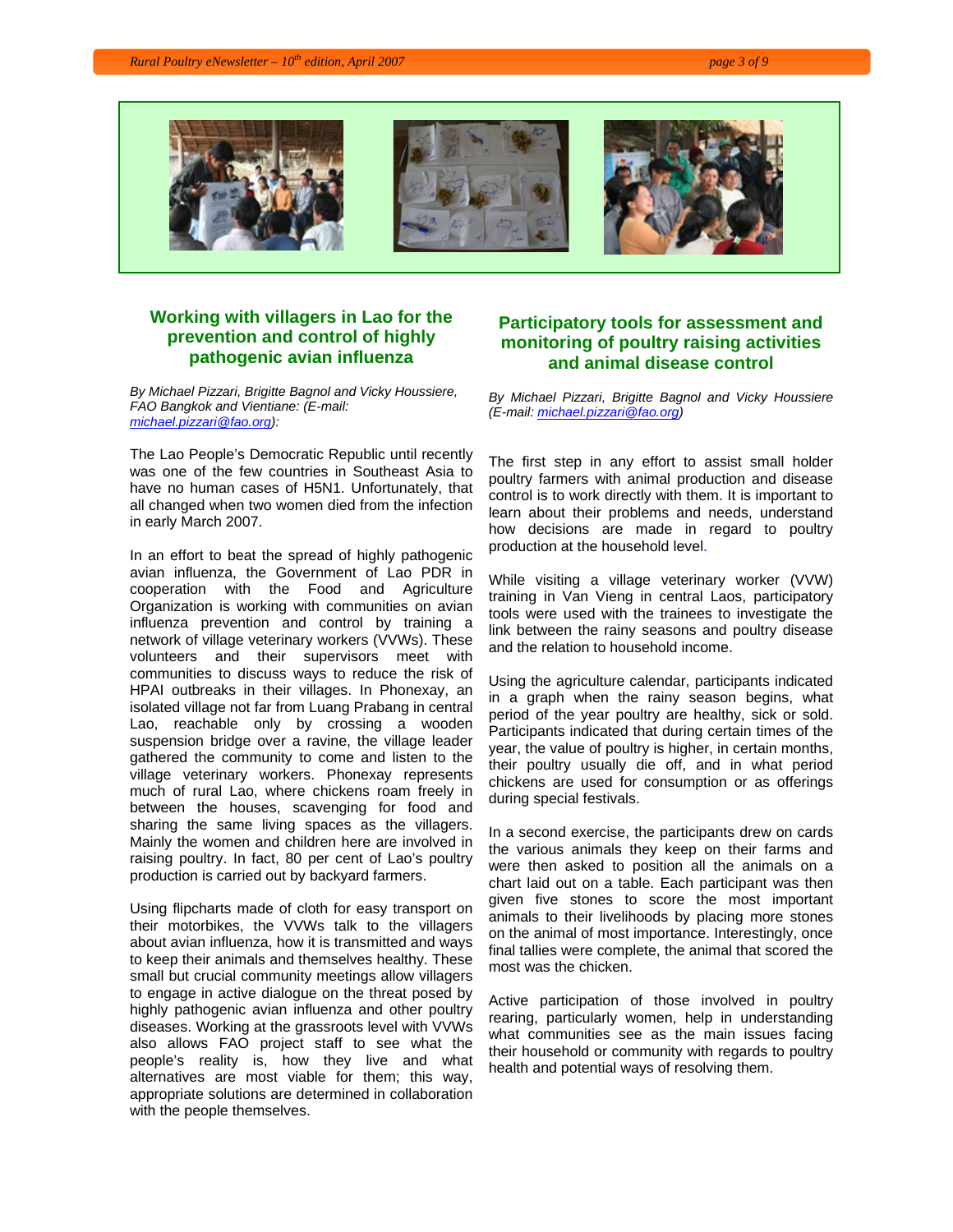

# **Community-Based Avian Influenza Control in Indonesia**

*By Jonathan Bell (E-mail jonathangbell@gmail.com)* 

The USAID Community-Based Avian Influenza Control Project in Indonesia is born of the realization that although the livestock department surveillance teams can find the disease where they look, there is still a need for the community at large to be aware of it, how to avoid it in both poultry and people, and what to do if it comes. It therefore aims to have a much deeper reach within the community. It applies the principles of participatory surveillance to ordinary members of the community, rather than just the technical staff of the livestock department. It can include local informal leaders, religious groups, and women's groups, and allows local leadership in tackling the problems. Because of the vast population involved, it is not possible to have a community training session in every village, but the aim is to have one person in every village – that is the administrative unit called *desa* – who has taken part in a participative training session. These people are necessarily volunteers, because of the large numbers involved. To recruit such a large number of volunteers is beyond the scope of a centrally administered project alone, and so the project is working together with two large Indonesian community based organizations, the Indonesian Red Cross, and Muhammadiyah. The organizations can make use of their countrywide networks of branches and members to recruit volunteers.

The training of the village volunteers is done by master trainers, who receive one week's intensive training, including a field visit, and training in training techniques. The training of village volunteers covers five essential aspects: how to recognize highly pathogenic avian influenza (HPAI); how to find it through active participatory surveillance; how to prevent HPAI in birds; how to prevent transmission from birds to humans; and how to respond to cases of HPAI. However, this is not done in a didactic way at all. It is recognized that in fact the community may already be knowledgeable about this disease, and techniques for applying this knowledge are taught. Most importantly, response to outbreaks are not imposed from outside. Instead, the community is encouraged to come up with its own plan, taking into account the need to isolate the source of the disease. The program is still in its early stages, but already there are indications that it is helping communities to recognize HPAI, and respond to it in an appropriate way.

The project aims eventually to cover the whole of Java, Bali, North Sumatra, and the Southern most province of Sumatra, Lampung. In addition it supports the national coordinating body for HPAI, and has a communications component which produces mass media materials on HPAI and communication materials for the field program.





*The author is employed by Development Alternatives Incorporated (DAI), implementing partner for the USAID funded Community based Avian Influenza Control Project.* 

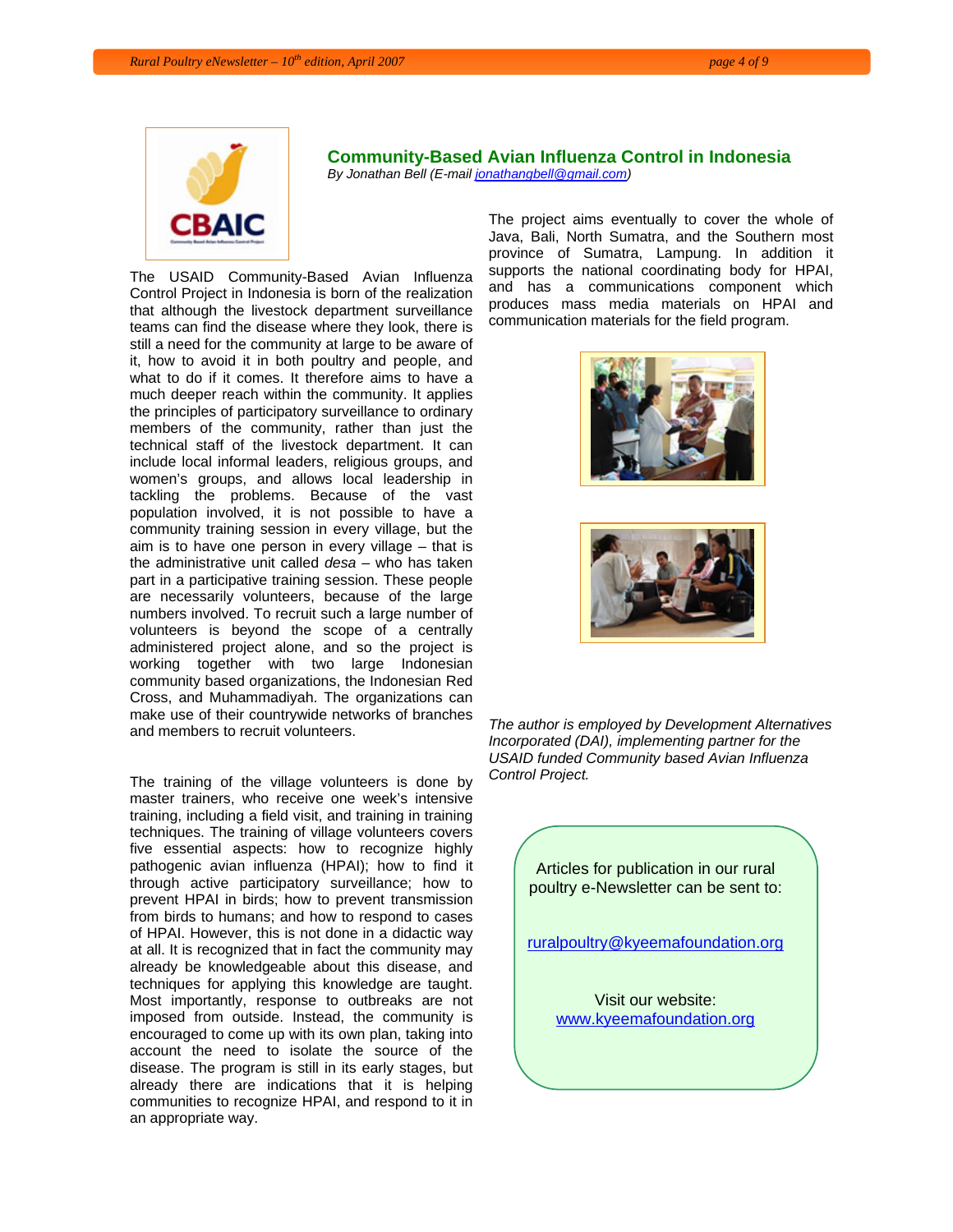# **"Super Chicken" Takes the Lead in Educating Cambodian Farmers on Protecting Against Avian Influenza**

One of the main goals of communications work on avian influenza in Cambodia and elsewhere in Southeast Asia has been to educate the general public – as simply and practically as possible on how they can prevent and control avian influenza in their communities. Under a contract from the U.S. Agency for International Development (USAID), the Academy for Educational Development (AED) has been working on educating rural, backyard poultry farmers and animal and human health workers about how avian flu is transmitted and on steps they can take to prevent and control the spread of the disease among their animals and communities.

The process began with the collection of background information on the Knowledge, Attitudes, and Practices (KAP) related to avian influenza among farmers in Cambodia, Vietnam and Laos. Among the findings in Cambodia were that most people realized the risk of avian influenza outbreaks was high, but that key preventive practices to keep their poultry safe (such as keeping them enclosed/away from other birds, and washing hands before and after handling poultry) were not that common.

AED then organized a workshop for the Royal Kingdom of Cambodia and USAID to present the survey findings. Attendees included government officials from different ministries, nongovernmental organizations such as UNICEF, FAO, CEDAC, CARE and Veterinarians without Borders, and the media. Meeting attendees were also asked to provide input into a communication strategy and message development process.

A follow-up meeting was held to orient government ministry officials to behaviour change communication practices and to engage them in the further development of informational materials. One key result of the meeting was the creation of Super Chicken (or Super Moan in Khmer), a chicken "superhero" that has been used in posters, television ads and other materials to help educate farmers on how to protect their poultry from avian influenza.



Overall, six radio and two TV spots aired in Cambodia, mostly featuring the *Super Moan*  character and highlighting the four main avian influenza prevention messages. Hundreds of DVDs, video CDs and cassettes with the materials were given to international and Khmer NGO partners for distribution. Community groups reported widespread use of the materials in diverse settings including health centres, schools, and during trainings for farmers.

In cooperation with FAO and the Animal Health Department, almost 500 Village Animal Health Workers each received the posters, as well as leaflets on how to build low-cost protective fencing for poultry. The leaflet was distributed by staff from the Ministry of Agriculture, Forestry and Fisheries' Department of Animal Health and Production; NGOs including PLAN, CARE, Catholic Relief Services, International Relief and Development, and local AED partners Centre d'Etude et de Développement Agricole Cambodgien (CEDAC), Resource Development International (RDI), and AVSF (AED's regional partner).

AED also worked with CEDAC on mobilizing farmers associations, and developed and produced an educational leaflet on healthy poultry raising (with avian influenza messages embedded). To date, over 90,000 copies have been printed and distributed. Another way the project has aimed to reach lowliterate populations has been the development of a community theatre program that will feature at least 350 performances in rural areas of Cambodia. Three Khmer organizations — Fine Arts Association, Sovanna Phum and Action IEC — will educate communities on avian influenza through theatre performances. It is hoped that this activity will reach close to one million people throughout Cambodia.

Other tangible results of the workshop were the design of two posters and the writing and production of two radio advertisements that included the key messages.

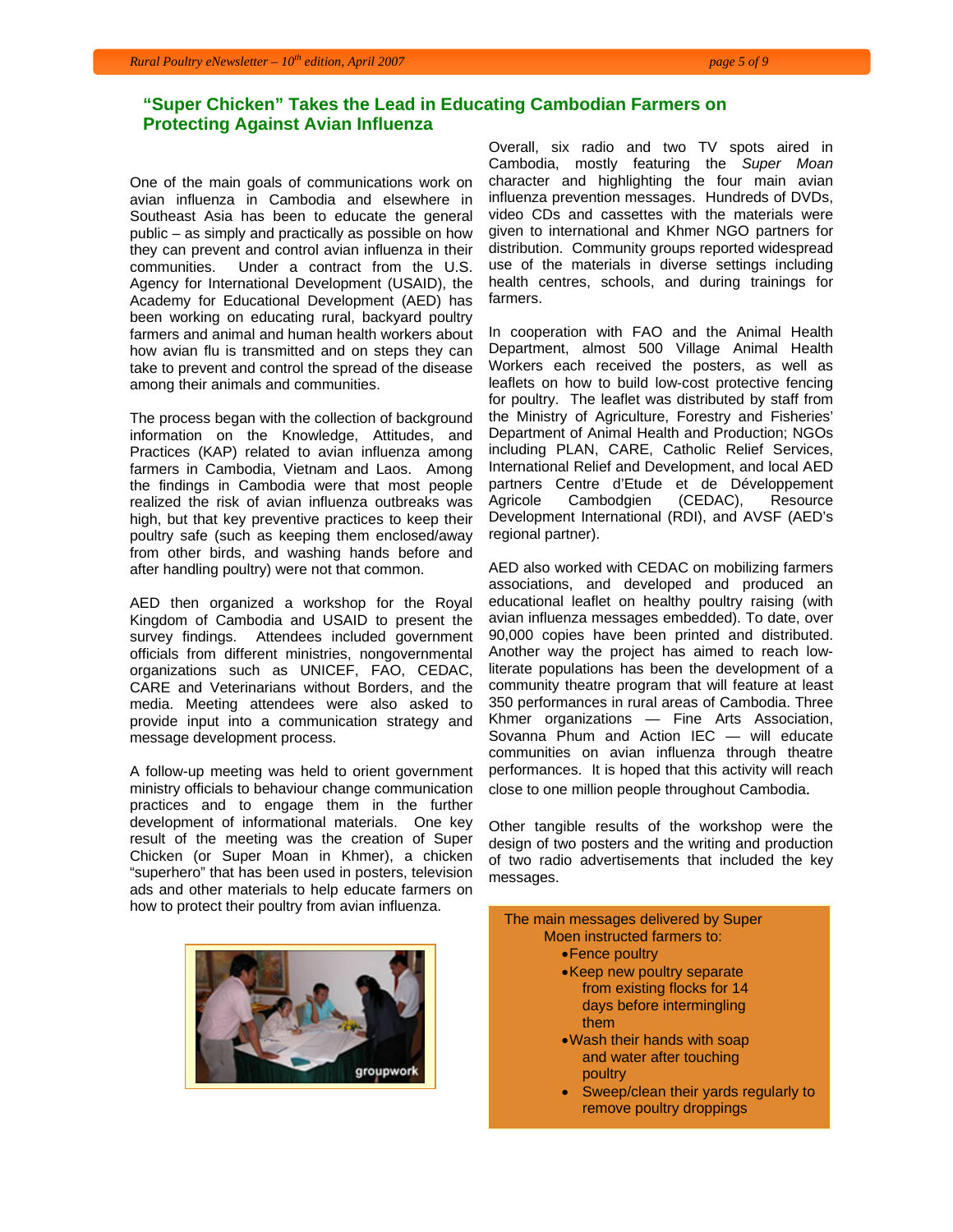# **Super Chicken" Takes the Lead in Educating Cambodian Farmers on Protecting Against Avian Influenza -** *Continued*

*Contributed by: Tula Michaelides Center for Global Health Communication and Marketing Academy for Educational Development Washington, DC 20009-5721 Email: tmichaelides@aed.org*







#### Dear INFPD members,

Network for Smallholder Poultry Development is currently reviewing the existing literature and data sources on the contribution to income, livelihoods and food security from smallholder poultry production. Unfortunately, studies and surveys that investigate the contribution to income and food security often remain unpublished.

If you have or are aware of unpublished data organizers would be grateful for your help in identifying this data, grey literature or valuable websites.

They are particularly interested in:

- Survey data (quantified) on contribution to income and food security from smallholder poultry production. - Studies (qualitative) on social and cultural significance of poultry in smallholder societies.

Please send contributions by email to the following address: knk@life.ku.dk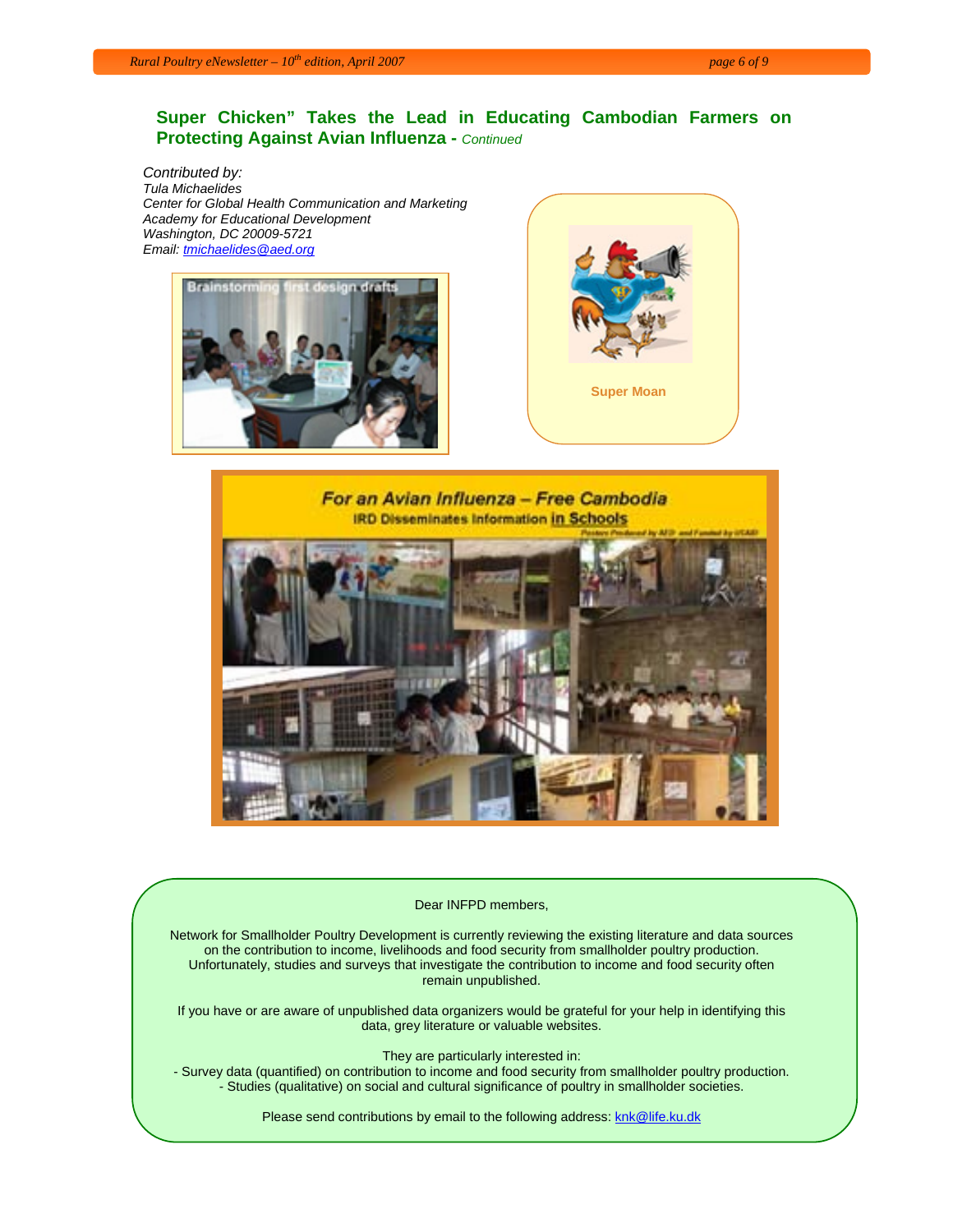## **Emus and Bush Turkeys**

Emu and bush turkey (or Australian bustard, a genus familiar to southern Europeans, northern Africans, Arabic peoples and central Asians in semi arid grasslands) are important bush meat for many indigenous Australians who have not traditionally farmed plants or animals but managed a very unpredictable dry landscape to maximise productivity. Both birds are nomadic and numbers have declined noticeably in central Australia, as have red kangaroos, the major game species of the region, and many smaller animals have become extinct. Bush turkeys are attracted to recently burnt areas where green grass and insects are in response but require specific areas for nesting adjacent to breeding display areas for the male. Emus have a broad diet enabling them to feed from a number of different sources and also benefit from patch burning and are attracted to waterholes. The other most important bird food source is the Mallee fowl, a mound incubating bird, which is prized for its eggs but these birds are very contracted in their range these days. All of these birds have suffered dramatically from predation of eggs and chicks by introduced predators (particularly cats and foxes) and deterioration of their food and shelter, commonly due to enormous hot uncontrolled bushfires replacing the historical small scale, cooler, patch burning. Traditional activities like increase ceremonies, cultural restrictions on harvesting, maintaining rock holes, and patch burning are being revitalised to address these declines and are being married with western approaches that include survey and monitoring, feral animal control and GIS assisted planning of fire and vegetation management. All of these activities are possible but are logistically very difficult on the landscape scale required to give real benefits of biodiversity preservation, sustainable harvest and the associated benefits to health and maintenance of culture and tradition in remote traditional communities.

*Ro McFarlane Bushlink P.O.Box 420 ACT 2618 02 62309400 0407 613146 romcfarlane@bushlink.net.au* 



We are looking for:

- Poultry recipes;
- Short stories about activities to support sustainable and safe poultry production with local communities;
- Role of poultry in local farming systems;
- Role of poultry in women's empowerment; and
- Food security.

*Thank you for forwarding your contribution to: m-francew@kyeemafoundation.org*



Olga Reina's farewell at the office in Maputo. Olga had some very nice words to say about her time with KYEEMA. We wish her well in her new position.

KYEEMA is an Australian aboriginal word meaning "of the dawn"

Our philosophy is that through helping people to improve their livelihoods, we will assist them to start their lives with new hope for the future, to have a new dawn.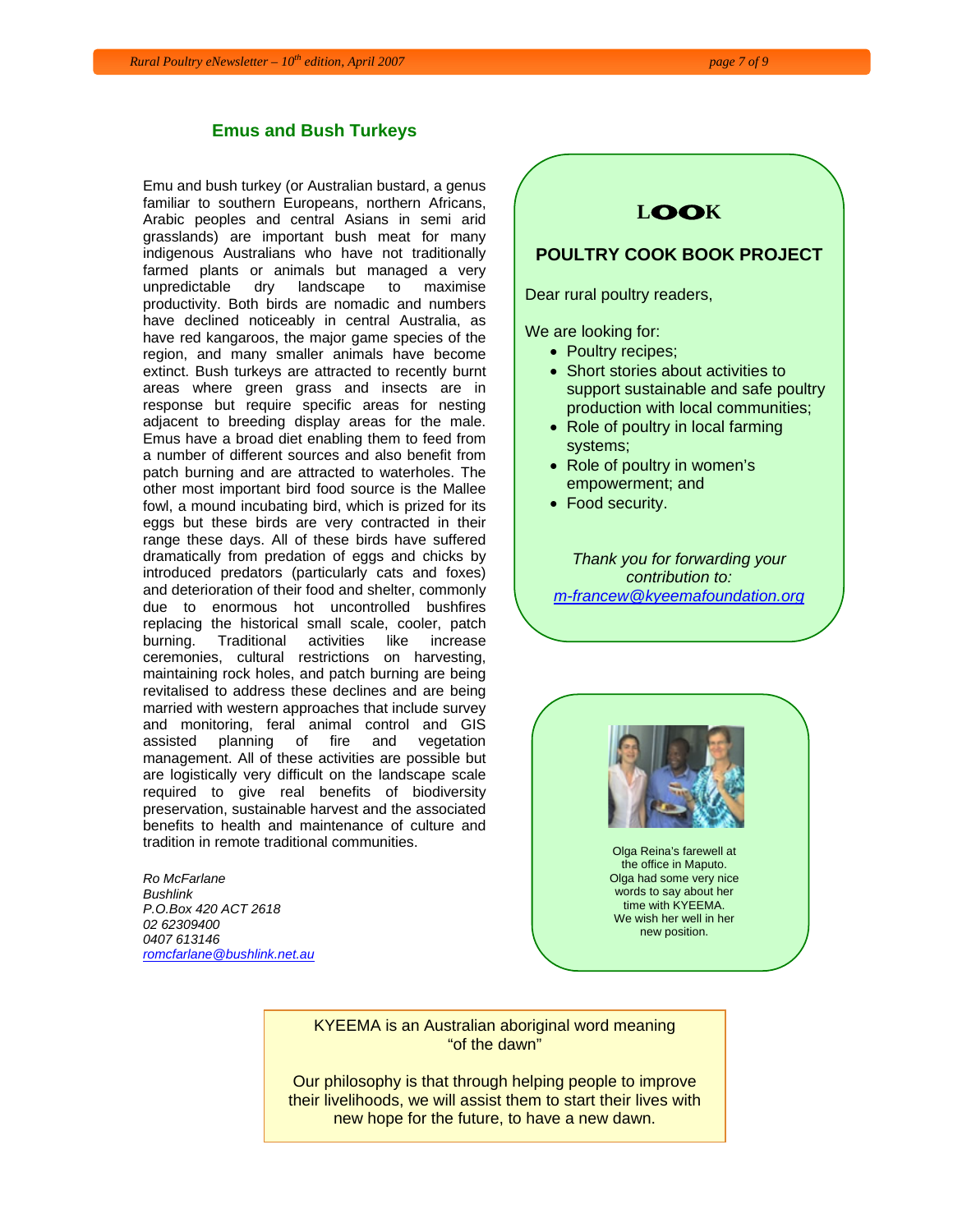**Abstracts may be submitted until 7 September 2007**

Individuals and groups from around the world are encouraged to participate in the substantial and innovative congress program.

Authors are invited to submit an oral and/or poster presentation for consideration by the program committee. To review the abstract preparation and submission guidelines please visit the congress website: www.wpc2008.com

Abstracts may only be submitted online via the congress website: website. Please contact the congress managers to discuss alternative arrangements if you are unable to access the website.

## Please click here to submit an abstract

**Please ensure you read the detailed abstract preparation and submission guidelines contained on the congress** website **before submitting your abstract.** 

## **Registration**

If you are interested in registering for the Congress and would like to receive congress correspondence, click here. Information regarding registration and accommodation will be available in September/October 2007.

Please note that all presenters must register for the meeting by **Friday 29 February 2008.** Registration payment not received by this date will result in presenters being withdrawn from the program.

## **Sponsorship/industry exhibition**

Opportunities for participation in the Congress for industry are now available! For more information see the website or contact sponsorandexhibit@wpc2008.com

## **Affiliated meetings**

The XXIII World Congress is proud to be joining together with the following meetings to bring you the biggest world's poultry congress ever. There is something available to suit all levels of poultry interest.

- 6th Asian-Pacific Poultry Health Conference (AP6)
- 4th International Ratite Science Symposium (4th IRSS)
- 2008 Poultry Information Exchange (PIX2008)

## **WPC2008**

Event Planners Australia PO Box 1280 Milton QLD 4064 Tel: +61 7 3858 5594 Fax: +61 7 3858 5499 Email: speak @wpc2008.com Website: www.wpc2008.com